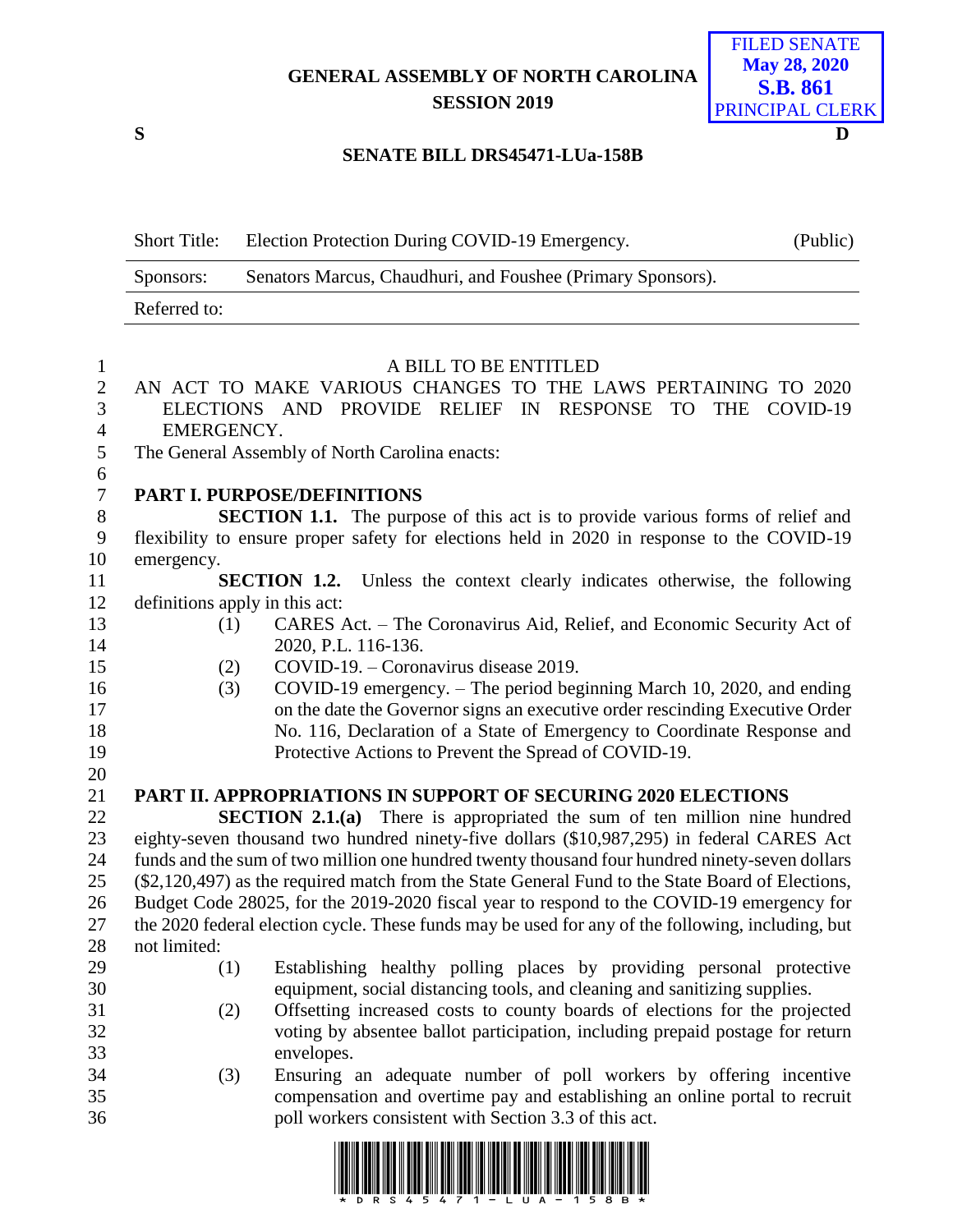|                                 | <b>General Assembly Of North Carolina</b>                                                                                                                                         | <b>Session 2019</b> |
|---------------------------------|-----------------------------------------------------------------------------------------------------------------------------------------------------------------------------------|---------------------|
| (4)                             | Establishing an online portal for absentee ballot requests.                                                                                                                       |                     |
| (5)                             | Training election employees and volunteers and educating the public                                                                                                               |                     |
|                                 | regarding changes for elections held in 2020 in response to the COVID-19<br>emergency.                                                                                            |                     |
|                                 | <b>SECTION 2.1.(b)</b> Any unspent funds remaining on June 30, 2020, shall be carried                                                                                             |                     |
|                                 | forward into the 2020-2021 fiscal year and are hereby appropriated for the 2020-2021 fiscal year.                                                                                 |                     |
|                                 | The funds shall be used for the purposes described in this section and the requirements and                                                                                       |                     |
|                                 | limitations set forth in the CARES Act.                                                                                                                                           |                     |
|                                 | <b>SECTION 2.2.(a)</b> There is appropriated the sum of eleven million six hundred                                                                                                |                     |
|                                 | seventy-seven thousand four hundred forty-one dollars (\$11,677,441) from federal Help America                                                                                    |                     |
|                                 | Vote Act (HAVA) funds and the sum of two million three hundred thirty-five thousand four                                                                                          |                     |
|                                 | hundred eighty-eight dollars (\$2,335,488) as the required match from the State General Fund to                                                                                   |                     |
|                                 | the State Board of Elections, Budget Code 28025, for the 2019-2020 fiscal year to further                                                                                         |                     |
|                                 | improve the administration of elections, including cybersecurity enhancements, training, and                                                                                      |                     |
|                                 | other improvements. If funds provided in Section 2.1 of this Part are insufficient to respond to                                                                                  |                     |
|                                 | the COVID-19 emergency, the federal HAVA funds appropriated in this section may be used for                                                                                       |                     |
| those purposes.                 |                                                                                                                                                                                   |                     |
|                                 | <b>SECTION 2.2.(b)</b> Any unspent funds remaining on June 30, 2020, shall be carried                                                                                             |                     |
|                                 | forward into the 2020-2021 fiscal year and are hereby appropriated for the 2020-2021 fiscal year.                                                                                 |                     |
|                                 | The funds shall be used for the purposes described in this section. Unspent funds on June 30,                                                                                     |                     |
|                                 | 2021, shall revert to Budget Code 28025 and shall remain until appropriated by the General                                                                                        |                     |
| Assembly.                       |                                                                                                                                                                                   |                     |
|                                 | <b>SECTION 2.3.</b> This Part is effective when it becomes law.                                                                                                                   |                     |
|                                 |                                                                                                                                                                                   |                     |
|                                 | PART III. KEEP OUR POLLING PLACES OPEN AND SAFE                                                                                                                                   |                     |
|                                 |                                                                                                                                                                                   |                     |
|                                 | <b>ENSURE RECRUITMENT OF ADEQUATE NUMBER OF POLL WORKERS</b>                                                                                                                      |                     |
|                                 | <b>SECTION 3.1.</b> Precinct Requirements. – Notwithstanding G.S. 163-41(c) or<br>G.S. 163-42, for an election held in 2020, a county board of elections by unanimous vote of all |                     |
|                                 | its members may eliminate the requirement that a majority of the three positions of chief judge                                                                                   |                     |
|                                 | and judges and the majority of precinct assistants who are otherwise qualified to vote in the                                                                                     |                     |
| county reside in that precinct. |                                                                                                                                                                                   |                     |
|                                 | <b>SECTION 3.2.</b> Student Poll Workers. – Notwithstanding G.S. 163-42.1, for an                                                                                                 |                     |
|                                 | election held in 2020, a county board of elections by unanimous vote of all its members may                                                                                       |                     |
|                                 | allow students who are at least 16 years of age to serve as chief judges and judges, as well as                                                                                   |                     |
|                                 | precinct assistants. If the student's school is closed due to the COVID-19 emergency at the time                                                                                  |                     |
|                                 | the student is appointed, a recommendation from the principal at the student's school is not                                                                                      |                     |
|                                 | required. Any student serving as a poll worker during an election held in 2020 in accordance with                                                                                 |                     |
|                                 | this section may use this service as an approved school field trip, provided it complies with any                                                                                 |                     |
|                                 | requirements of the student's respective school or local board of education. Nothing in this section                                                                              |                     |
|                                 | modifies the requirement in G.S. 163-41(3) that chief judges and judges be appointed from                                                                                         |                     |
|                                 | recommendations provided by the political parties.                                                                                                                                |                     |
|                                 | <b>SECTION 3.3.</b> Temporary Staffing. – For an election held in 2020, a county board                                                                                            |                     |
|                                 | of elections, in consultation with the State Board of Elections, may use temporary staffing                                                                                       |                     |
|                                 | agencies and establish an online portal to recruit poll workers, as necessary.                                                                                                    |                     |
|                                 | <b>SECTION 3.4.</b> Poll Worker Compensation. – Notwithstanding G.S. 163-46, for an                                                                                               |                     |
|                                 | election held in 2020, the minimum pay for poll workers shall be a competitive rate set by the                                                                                    |                     |
| county board of elections.      |                                                                                                                                                                                   |                     |
|                                 | <b>SECTION 3.5.</b> Unemployment Benefits. – Notwithstanding any provision of law to                                                                                              |                     |
|                                 | the contrary, for an election held in 2020, if an individual serving as a poll worker is also                                                                                     |                     |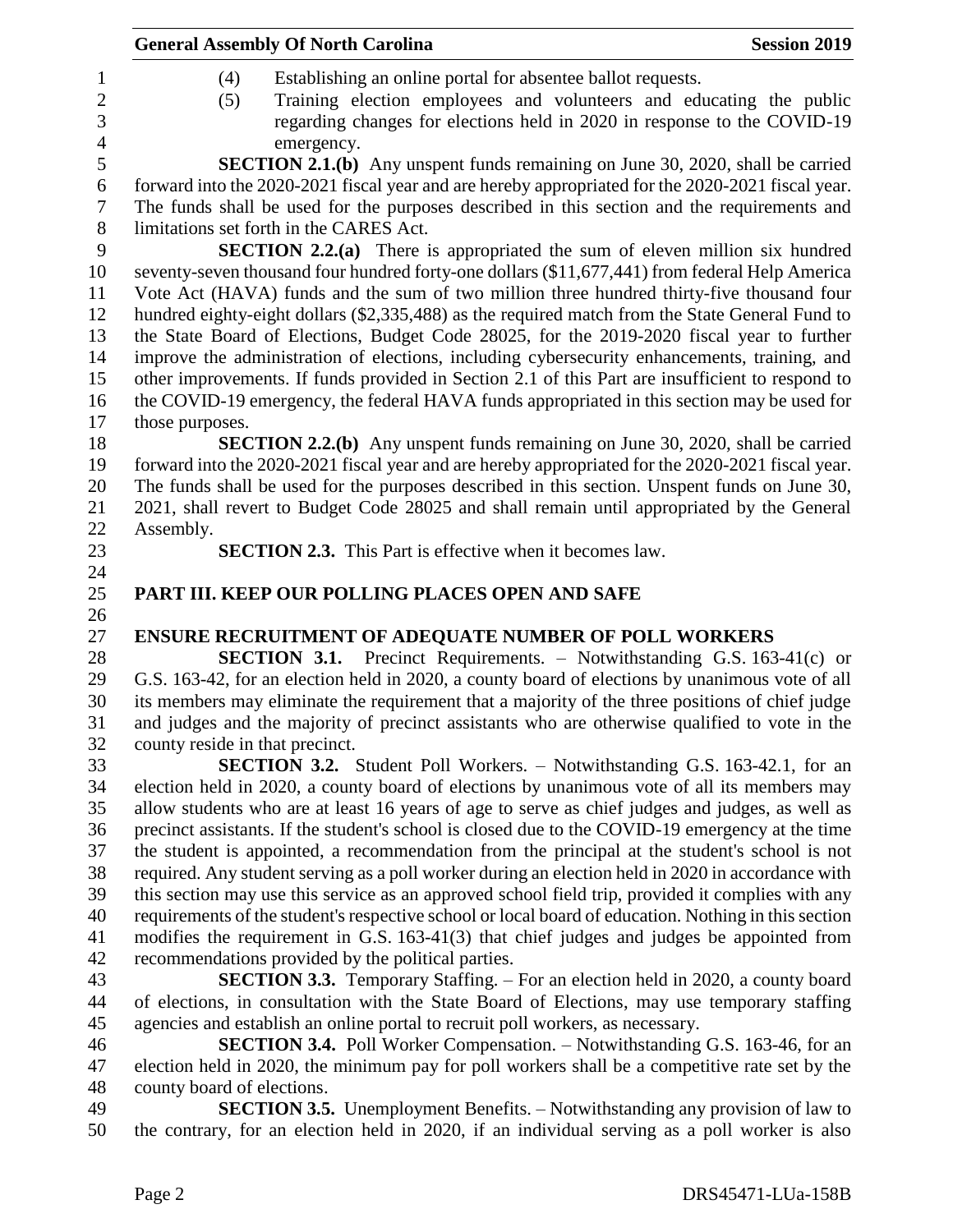DRS45471-LUa-158B Page 3 receiving unemployment benefits, those unemployment benefits shall not be affected by the individual's service. **SAFETY MEASURES FOR POLLING PLACES SECTION 3.6.** The State Board of Elections, in collaboration with local boards of elections and for an election held in 2020, shall ensure the safety of poll workers and polling places by doing the following: (1) Personal protective equipment and supplies. – Providing appropriate amounts and types of personal protective equipment, including gloves and masks, and ensuring proper measures are followed to protect public health and safety as related to the COVID-19 emergency, including, but not limited to, the availability of proper sanitizing and disinfectant agents and touch-free 13 thermometers, as applicable. (2) Voter assistance at polls. – Establishing more efficient curbside or "drive-through" voting options for those who have disabilities, are ill, or are in a high-risk category for COVID-19 or otherwise can not leave their vehicle 17 to vote. (3) Voting safeguards. – Providing for efficient and safe crowd management at the polls, including following social distancing guidelines as outlined by the North Carolina Department of Health and Human Services and the federal Centers for Disease Control and Prevention (CDC) and designating the appropriate markings, as well as applying best practices to avoid long lines of voters in close proximity to one another for extended periods of time. (4) Flexibility for one-stop sites and hours. – Notwithstanding G.S. 163-227.6(c), allowing a county board of elections by unanimous vote of all its members to 26 adopt a Plan for Implementation that establishes alternative options for sites and weekday hours for the opening and closing of one-stop early voting sites 28 other than 7:00 A.M. to 7:00 P.M. **2020 ELECTION DAY AS PAID STATE HOLIDAY SECTION 3.7.(a)** Notwithstanding G.S. 126-4(5), election day in 2020 shall be a paid State holiday for purposes of State employment and the public school calendar. **SECTION 3.7.(b)** The General Assembly encourages private employers in this State to treat election day as a paid day off to enable employees to vote on election day. **SECTION 3.7.(c)** This section is effective when it becomes law and applies to the 2020 general election only. **POSTPONE PHOTO ID FOR 2020 ELECTION SECTION 3.8.** Notwithstanding any other provision of law to the contrary, due to the COVID-19 pandemic when voters do not have access to agencies needed to obtain updated identification, implementation of the photo identification requirement is prohibited for the 2020 general election. **SECTION 3.9.** Except as otherwise provided, this Part is effective when it becomes law and applies to elections held on or after that date and expires upon certification of the 2020 general election. **PART IV. EXPAND AND IMPROVE ABSENTEE BALLOT OPTIONS EXPAND OPTIONS FOR SUBMITTING ABSENTEE BALLOT REQUEST FORMS SECTION 4.1.** For an election held in 2020, notwithstanding G.S. 163-230.2, a completed written request for absentee ballots may be delivered either in person or by mail,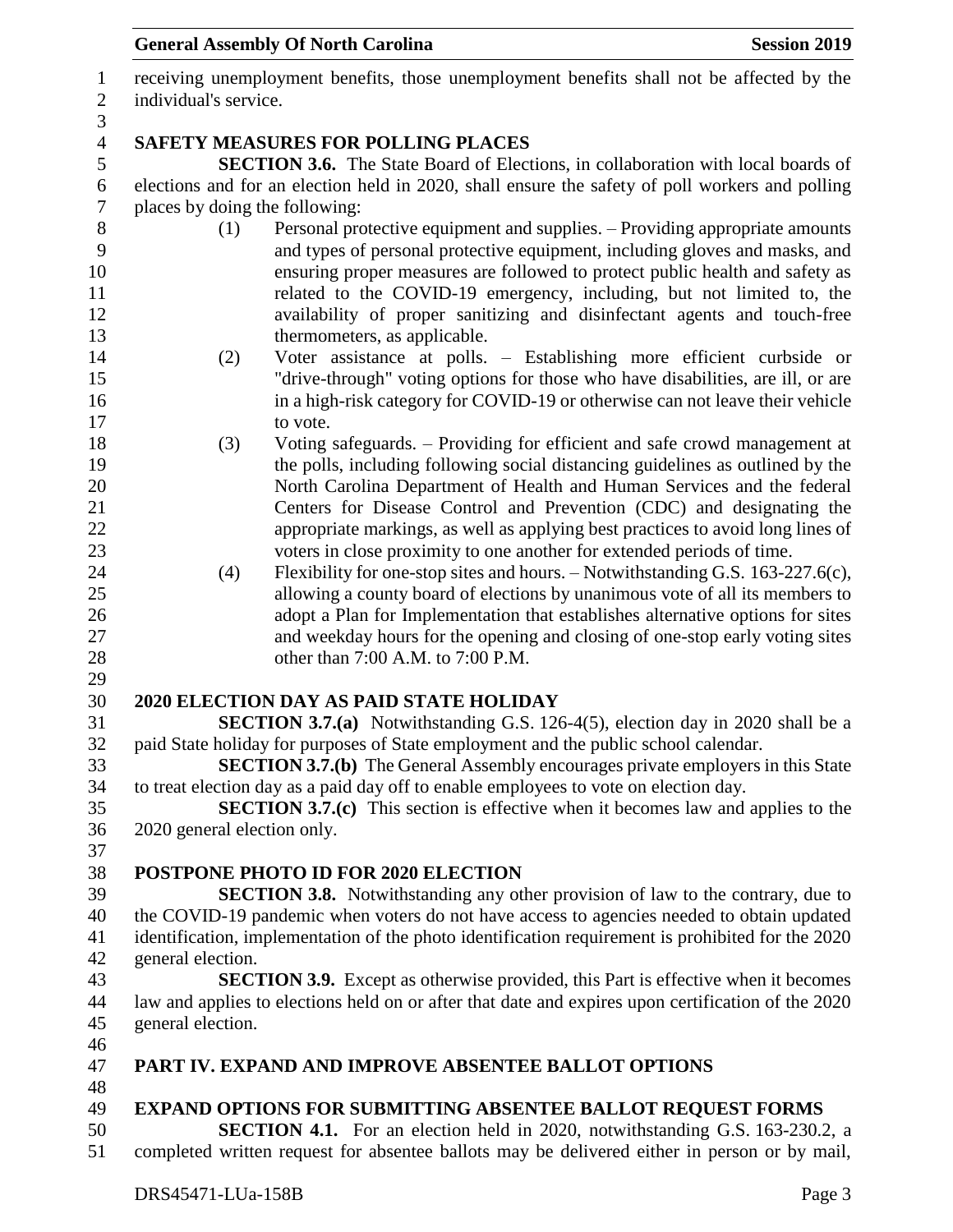# **General Assembly Of North Carolina Session 2019**

| $\mathbf{1}$   | e-mail, or fax, to the county board of elections by the voter, the voter's near relative or verifiable                                          |
|----------------|-------------------------------------------------------------------------------------------------------------------------------------------------|
| $\mathbf{2}$   | legal guardian, or any individual working as part of a multipartisan team trained and authorized                                                |
| 3              | by the county board of elections pursuant to G.S. 163-226.3. A request for absentee ballots shall                                               |
| $\overline{4}$ | be valid if it is returned to the county board of elections through one of the following methods:                                               |
| 5              | (i) hand-delivered to the county board of elections by a person listed in G.S. $163-230.2(c)$ , (ii)                                            |
| 6              | mailed to the county board by the United States Postal Service, or a designated delivery service                                                |
| $\overline{7}$ | authorized pursuant to 26 U.S.C. § 7502(f)(2), by a person listed in G.S. 163-230.2(c), or (iii)                                                |
| $8\,$          | e-mailed or faxed to the county board of elections by a person listed in G.S. 163-230.2(c).                                                     |
| 9              | <b>SECTION 4.2.</b> G.S. 163-230.2(a), as amended by S.L. 2019-239, reads as rewritten:                                                         |
| 10             | Valid Types of Written Requests. - A completed written request form for absentee<br>"(a)                                                        |
| 11             | ballots as required by G.S. 163-230.1 is valid only if it is on a form created by the State Board                                               |
| 12             | and signed by the voter requesting absentee ballots or that voter's near relative or verifiable legal                                           |
| 13             | guardian. The State Board shall make the blank request form available at its offices, online, and                                               |
| 14             | in each county board of elections office, and that blank request form may be reproduced. A voter                                                |
| 15             | may call a county board of elections office and request that the blank request form be sent to the                                              |
| 16             | voter by mail, e-mail, or fax. The request form created by the State Board shall require at least                                               |
| 17             | the following information:                                                                                                                      |
| 18             | The name and address of the residence of the voter.<br>(1)                                                                                      |
| 19             | The name and address of the voter's near relative or verifiable legal guardian<br>(2)                                                           |
| 20             | if that individual is making the request.                                                                                                       |
| 21             | The address of the voter to which the application and absentee ballots are to<br>(3)                                                            |
| 22             | be mailed if different from the residence address of the voter.                                                                                 |
| 23<br>24       | (4)<br>One of the following:                                                                                                                    |
| 25             | The number of the applicant's North Carolina drivers license issued<br>a.<br>under Article 2 of Chapter 20 of the General Statutes, including a |
| 26             | learner's permit or a provisional license.                                                                                                      |
| 27             | The number of the applicant's special identification card for<br>b.                                                                             |
| 28             | nonoperators issued under G.S. 20-37.7.                                                                                                         |
| 29             | The last four digits of the applicant's social security number.<br>c.                                                                           |
| 30             | The voter's date of birth.<br>(5)                                                                                                               |
| 31             | (6)<br>The signature of the voter or of the voter's near relative or verifiable legal                                                           |
| 32             | guardian if that individual is making the request.                                                                                              |
| 33             | A clear indicator of the date the election generating the request is to be held,<br>(7)                                                         |
| 34             | except for annual calendar year requests in accordance with G.S. 163-226(b)."                                                                   |
| 35             | <b>SECTION 4.3.(a)</b> Article 20 of Chapter 163 of the General Statutes is amended by                                                          |
| 36             | adding a new section to read:                                                                                                                   |
| 37             | "§ 163-230.3. Online request for absentee ballots.                                                                                              |
| 38             | Notwithstanding G.S. 163-230.1 and G.S. 163-230.2, a qualified voter who is eligible<br>(a)                                                     |
| 39             | to vote by absentee ballot under G.S. 163-226, or that voter's near relative or verifiable legal                                                |
| 40             | guardian, may submit a request for absentee ballots online using the procedures set forth in this                                               |
| 41             | section in lieu of the completed written request on a form established by the State Board. All                                                  |
| 42             | other provisions in G.S. 163-230.1 and G.S. 163-230.2 shall apply.                                                                              |
| 43             | The State Board shall establish a secure Internet Web site to permit individuals<br>(b)                                                         |
| 44             | described in subsection (a) of this section to submit an online request for absentee ballots. The                                               |
| 45             | Internet Web site must be able to track the IP address of anyone who accesses the Web site. The                                                 |
| 46             | Web site must require that the voter or the voter's near relative or verifiable legal guardian provide                                          |
| 47             | all of the following information:                                                                                                               |
| 48             | All information required for a valid written request for absentee ballots in<br>(1)                                                             |
| 49             | G.S. 163-230.2.                                                                                                                                 |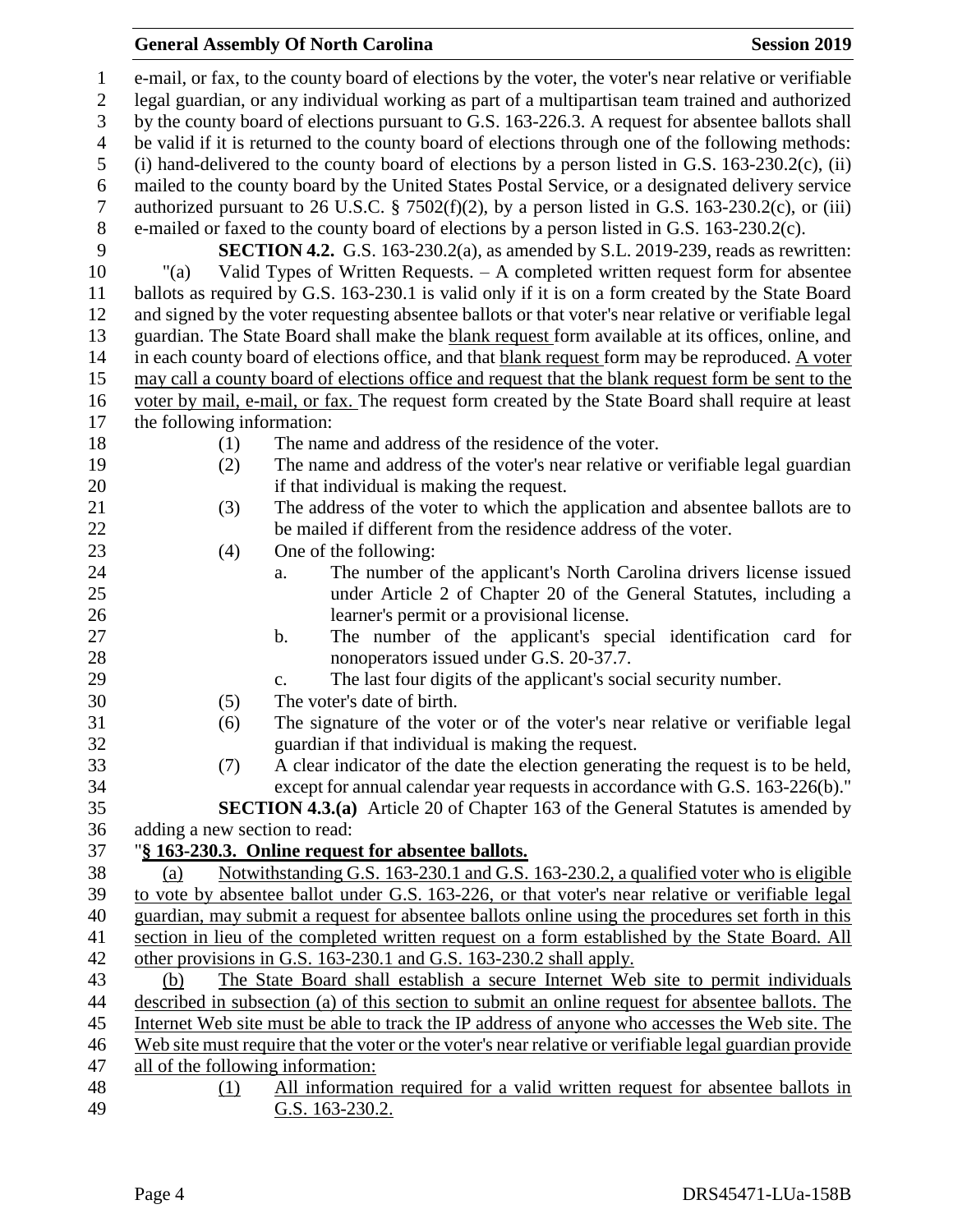|                | <b>General Assembly Of North Carolina</b>                                                             | <b>Session 2019</b> |
|----------------|-------------------------------------------------------------------------------------------------------|---------------------|
| (2)            | An electronic signature, as defined in G.S. 66-312 of the Uniform Electronic                          |                     |
|                | Transaction Act, of the voter, or the voter's near relative or verifiable legal                       |                     |
|                | guardian, if requesting on the voter's behalf.                                                        |                     |
| (c)            | Upon receipt of an online request for absentee ballots, the State Board shall submit                  |                     |
|                | the request to the county board of elections in which the voter resides. The county board of          |                     |
|                | elections shall process the online request in the same manner as processing a completed written       |                     |
|                | request for absentee ballots submitted under G.S. 163-230.1."                                         |                     |
|                | <b>SECTION 4.3.(b)</b> Notwithstanding Article 3 of Chapter 143 of the General Statutes,              |                     |
|                | the State Board of Elections is not required to comply with initial purchase and contract             |                     |
|                | requirements for establishing or securing the Internet Web site for online requests for absentee      |                     |
|                | ballots as required by subsection (a) of this section. This exemption expires December 31, 2020.      |                     |
|                | <b>SECTION 4.3.(c)</b> This section is effective when it becomes law. The State Board of              |                     |
|                | Elections shall have the secure Internet Web site available to voters to submit an online request     |                     |
|                | for absentee ballots by September 1, 2020.                                                            |                     |
|                |                                                                                                       |                     |
|                | FLEXIBILITY IN CERTIFICATION REQUIREMENT FOR ABSENTEE BALLOTS                                         |                     |
|                | <b>SECTION 4.4.</b> Notwithstanding G.S. 163-231(a), for an election held in 2020, a                  |                     |
|                | voter is not required to complete the voter's absentee ballot in the presence of two witnesses or a   |                     |
|                | notary, but may satisfy the certification requirement by completing the voter's absentee ballot in    |                     |
|                | the presence of only one witness. The witness shall sign the absentee ballot and legibly print his    |                     |
|                | or her name and address. In the event a witness is not available, a voter may attest on the           |                     |
|                | container-return envelope to that fact and to the voter's need to use the option of signature         |                     |
|                | verification by the county board of elections. The State Board of Elections shall adopt emergency     |                     |
|                | rules to ensure the integrity of the certification process and proper matching of the signature by    |                     |
|                | the county board of elections when the signature verification option is used.                         |                     |
|                |                                                                                                       |                     |
|                | UNIFORM PROTOCOL FOR INCOMPLETE OR ILLEGIBLE ABSENTEE BALLOTS                                         |                     |
|                | SECTION 4.5. Notwithstanding any other provision of law to the contrary, for an                       |                     |
|                | election held in 2020, the State Board of Elections shall adopt emergency rules establishing a        |                     |
|                | uniform, statewide protocol to address an absentee ballot that is incomplete or illegible and         |                     |
|                | include in the protocol a means to ensure that all reasonable steps are taken to cure such a ballot,  |                     |
| when possible. |                                                                                                       |                     |
|                |                                                                                                       |                     |
|                | ALLOW HELP AMERICA VOTE ACT (HAVA) DOCUMENT AS SUBSTITUTE FOR                                         |                     |
|                | <b>IDENTIFICATION REQUIRED IN SUBMITTING ABSENTEE BALLOT REQUEST</b>                                  |                     |
| <b>FORM</b>    |                                                                                                       |                     |
|                | <b>SECTION 4.6.</b> Notwithstanding G.S. 163-230.2, for an election held in 2020, a voter             |                     |
|                | who does not include the voter's drivers license number or the last four digits of the voter's social |                     |
|                | security number with the voter's request for an absentee ballot may include a copy of a current       |                     |
|                | utility bill, bank statement, government check, paycheck, or other government document                |                     |
|                | showing the name and address of the voter as an option in meeting the requirements for                |                     |
|                | requesting an absentee ballot.                                                                        |                     |

### **PREPAID POSTAGE FOR VOTED ABSENTEE BALLOTS**

 **SECTION 4.7.** Notwithstanding G.S. 163-230.2(c) or G.S. 163-231(b)(1), for an election held in 2020, a voter submitting a valid request for an absentee ballot shall receive from the applicable county board of elections a prepaid postage envelope for returning the executed absentee ballot by mail.

- 
- **EXTEND THE NUMBER OF DAYS FOR COUNTING ABSENTEE BALLOTS**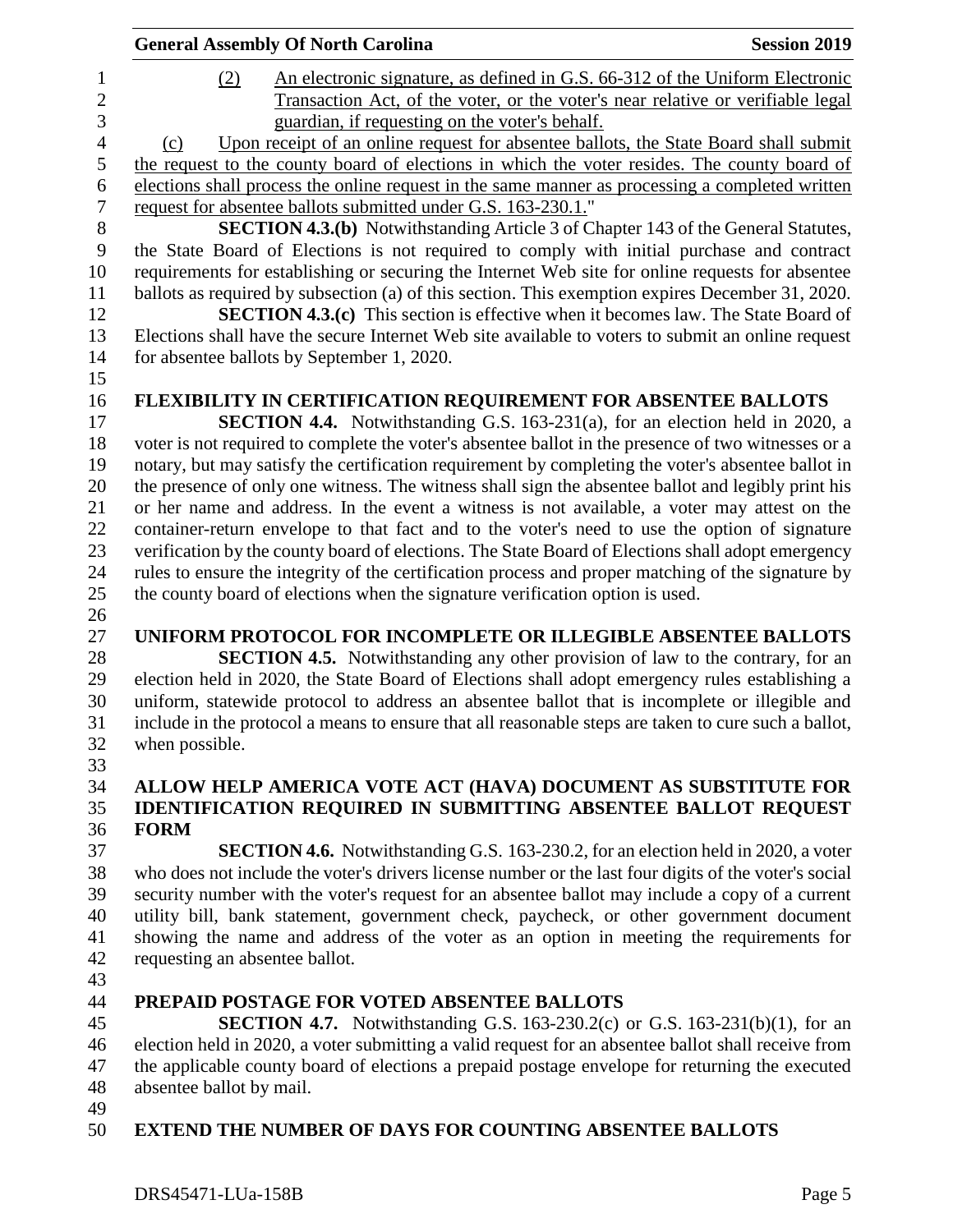### **General Assembly Of North Carolina Session 2019 Session 2019 SECTION 4.8.** Notwithstanding G.S. 163-234(2), for an election held in 2020, a county board of elections may modify the procedure for counting absentee ballots, provided that those ballots received by the Saturday before the election are counted on or by Election day and all other absentee ballots that are timely received after the Saturday before the election are counted on the day of the canvass. **MODIFY RESTRICTIONS FOR ASSISTANCE IN CARE FACILITIES SECTION 4.9.** Notwithstanding G.S. 163-226.3(a)(4), for an election held in 2020, trained and certified employees, also referred to as "designated assistants" for purposes of this section, of a hospital, clinic, nursing home, or rest home in this State may assist a registered voter who is a patient or resident in that facility in requesting, voting, or returning the voter's absentee ballot, if the voter, the voter's near relative or verifiable legal guardian, or an authorized member of a multipartisan assistance team (MAT), as applicable, is unable to assist the voter in requesting, voting, or returning the voter's absentee ballot. The county board of elections shall ensure that, in utilizing this provision, (i) the employees at the applicable facility are trained and certified by the county board of elections as designated assistants, (ii) two designated assistants not of the same political party, or unaffiliated, as applicable, are present any time a voter receives assistance from a designated assistant under this section, and (iii) the proper chain of custody is followed in returning the executed absentee ballot. The Executive Director of the State Board of Elections shall specify the training required for designated assistants under this section. **SECTION 4.10.** This Part is effective when it becomes law and applies to elections held on or after that date and expires upon certification of the 2020 general election. **PART V. EXPAND AND IMPROVE VOTER REGISTRATION OPTIONS EXTEND DEADLINE FOR REGISTERING TO VOTE BY MAIL SECTION 5.1.(a)** Notwithstanding G.S. 163-82.6, 163-82.19, or 163-82.20, for an election held in 2020, applications for voter registration submitted by mail shall be considered timely if the application is postmarked no later than the Saturday before the election. **SECTION 5.1.(b)** This section is effective when it becomes law and applies to elections held on or after that date and expires upon certification of the 2020 general election. **ACCESS TO ONLINE VOTER REGISTRATION SECTION 5.2.** Article 7A of Chapter 163 of the General Statutes is amended by adding a new section to read: "**§ 163-82.23A. Access to online voter registration.** Notwithstanding any other provision of law to the contrary, any State agency currently offering voter registration pursuant to the National Voter Registration Act (NVRA) of 1993, 52 U.S.C. §§ 20501, et seq., shall allow any individual whose signature is on record with that agency to access that signature for online voter registration." **SECTION 5.3.** Except as otherwise provided, this Part is effective when it becomes law and applies to elections held on or after that date. **PART VI. GRANT BOARD OF ELECTIONS TEMPORARY AUTHORITY TO ACT QUICKLY TEMPORARY SUSPENSION OF PURCHASE AND CONTRACTS REQUIREMENTS FOR ELECTIONS-RELATED SUPPLIES SECTION 6.1.** The provisions of Article 3 and Article 8 of Chapter 143 of the General Statutes shall not apply to the State Board of Elections when contracting for necessary

supplies and other items needed to conduct elections in 2020 during the COVID-19 emergency.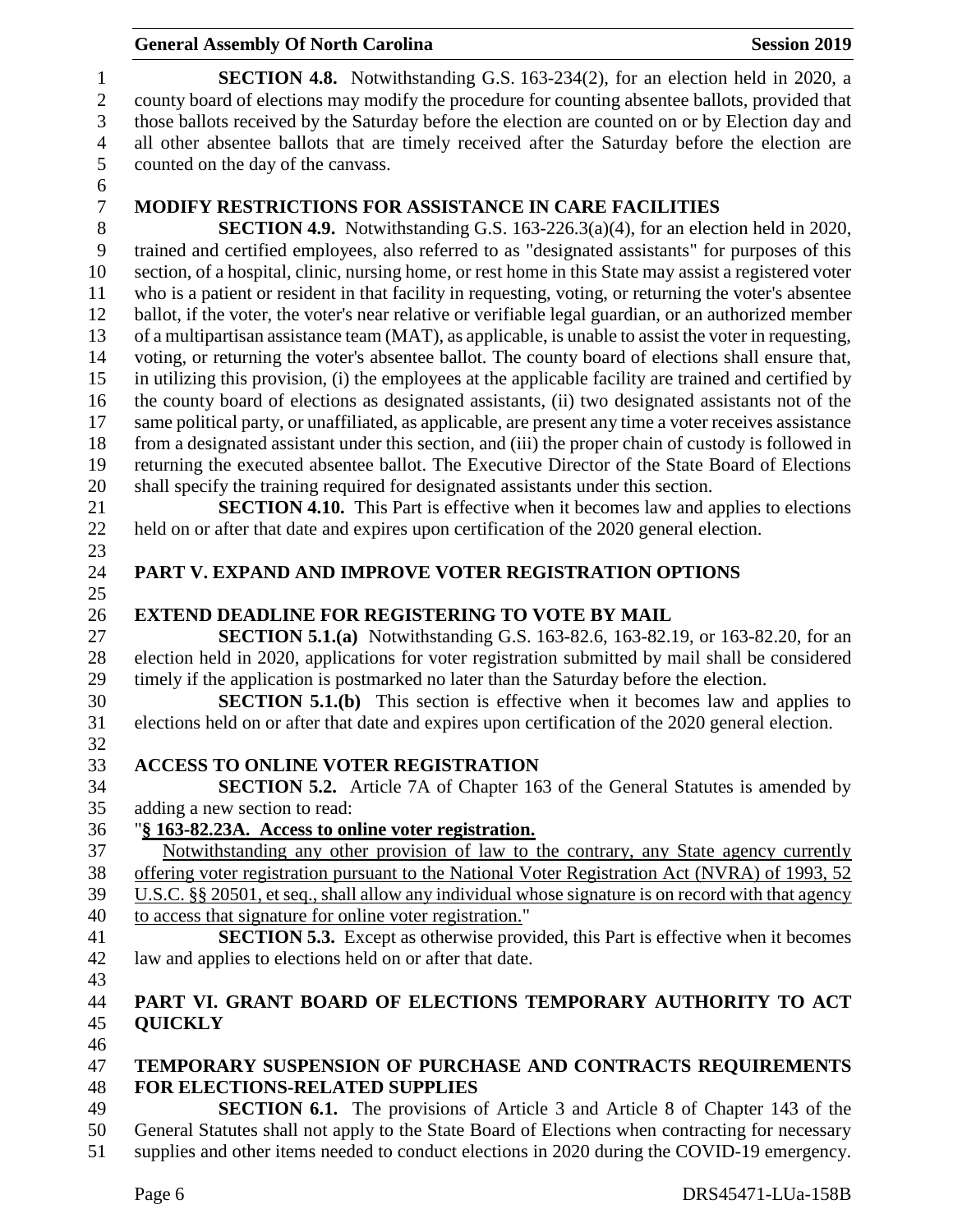|                  | <b>General Assembly Of North Carolina</b>                                                                                                                                                                                                         | <b>Session 2019</b> |
|------------------|---------------------------------------------------------------------------------------------------------------------------------------------------------------------------------------------------------------------------------------------------|---------------------|
|                  | The provisions of Article 8 of Chapter 143 of the General Statutes shall not apply to county<br>boards of elections when contracting for necessary supplies and other items needed to conduct<br>elections in 2020 during the COVID-19 emergency. |                     |
|                  | SECTION 6.2. This Part is effective when it becomes law and expires upon<br>certification of the 2020 general election.                                                                                                                           |                     |
|                  | PART VII. EDUCATION FOR VOTERS IN RESPONSE TO THE COVID-19                                                                                                                                                                                        |                     |
| <b>EMERGENCY</b> |                                                                                                                                                                                                                                                   |                     |
|                  | COUNTY BOARDS OF ELECTIONS EDUCATION EFFORTS REGARDING                                                                                                                                                                                            |                     |
| COVID-19         |                                                                                                                                                                                                                                                   |                     |
|                  | SECTION 7.1. In response to the COVID-19 emergency, county boards of elections                                                                                                                                                                    |                     |
|                  | shall educate the public about voting in elections held in 2020 as follows:                                                                                                                                                                       |                     |
| (1)              | Counties that maintain a board of elections Web site shall include information                                                                                                                                                                    |                     |
|                  | on that Web site about:                                                                                                                                                                                                                           |                     |
|                  | Options to register to vote, including same day registration during the<br>a.                                                                                                                                                                     |                     |
|                  | early voting period, and how to determine residency for voting                                                                                                                                                                                    |                     |
|                  | purposes.                                                                                                                                                                                                                                         |                     |
|                  | Options to vote in elections held in 2020, including the use of mail-in<br>b.                                                                                                                                                                     |                     |
|                  | absentee voting, voting in person during the one-stop early voting                                                                                                                                                                                |                     |
|                  | period, and voting in person on election day.                                                                                                                                                                                                     |                     |
| (2)              | When publishing notices of elections under G.S. 163-33(8) for an election                                                                                                                                                                         |                     |
|                  | held in 2020, the notice shall include how to obtain voting information and                                                                                                                                                                       |                     |
|                  | how to vote by mail.                                                                                                                                                                                                                              |                     |
|                  | <b>STATE BOARD OF ELECTIONS EDUCATION EFFORTS REGARDING COVID-19</b>                                                                                                                                                                              |                     |
|                  | <b>SECTION 7.2.</b> In response to the COVID-19 emergency, the State Board of                                                                                                                                                                     |                     |
|                  | Elections shall continue its efforts in educating the public about voting in elections held in 2020,                                                                                                                                              |                     |
| as follows:      |                                                                                                                                                                                                                                                   |                     |
| (1)              | Include on its Web site information about:                                                                                                                                                                                                        |                     |
|                  | Options to register to vote, including same day registration during the<br>a.                                                                                                                                                                     |                     |
|                  | early voting period, and how to determine residency for voting                                                                                                                                                                                    |                     |
|                  | purposes.                                                                                                                                                                                                                                         |                     |
|                  | Options to vote in elections held in 2020, including the use of mail-in<br>b.                                                                                                                                                                     |                     |
|                  | absentee voting, voting in person during the one-stop early voting                                                                                                                                                                                |                     |
|                  | period, and voting in person on election day.                                                                                                                                                                                                     |                     |
| (2)              | Distribute information about the options to register to vote, including online                                                                                                                                                                    |                     |
|                  | voter registration and same day registration during the early voting period, and                                                                                                                                                                  |                     |
|                  | options to vote in elections held in 2020, including mail-in absentee voting.                                                                                                                                                                     |                     |
| (3)              | Coordinate with the State and federal agencies to identify and notify as many                                                                                                                                                                     |                     |
|                  | persons as possible about the options to register to vote, including registration                                                                                                                                                                 |                     |
|                  | available through an online voter registration Web site and same day                                                                                                                                                                              |                     |
|                  | registration during the early voting period and options to vote in elections held                                                                                                                                                                 |                     |
|                  | in 2020, including mail-in absentee voting and early one-stop voting. When                                                                                                                                                                        |                     |
|                  | practicable, the State Board of Elections shall provide county specific                                                                                                                                                                           |                     |
|                  | information as to early one-stop voting locations and times.                                                                                                                                                                                      |                     |
| (4)              | Disseminate information about the options to register to vote, including                                                                                                                                                                          |                     |
|                  | registration available through an online voter registration Web site and same                                                                                                                                                                     |                     |
|                  | day registration during the early voting period and options to vote in elections                                                                                                                                                                  |                     |
|                  | held in 2020, including mail-in absentee voting and early one-stop voting.                                                                                                                                                                        |                     |